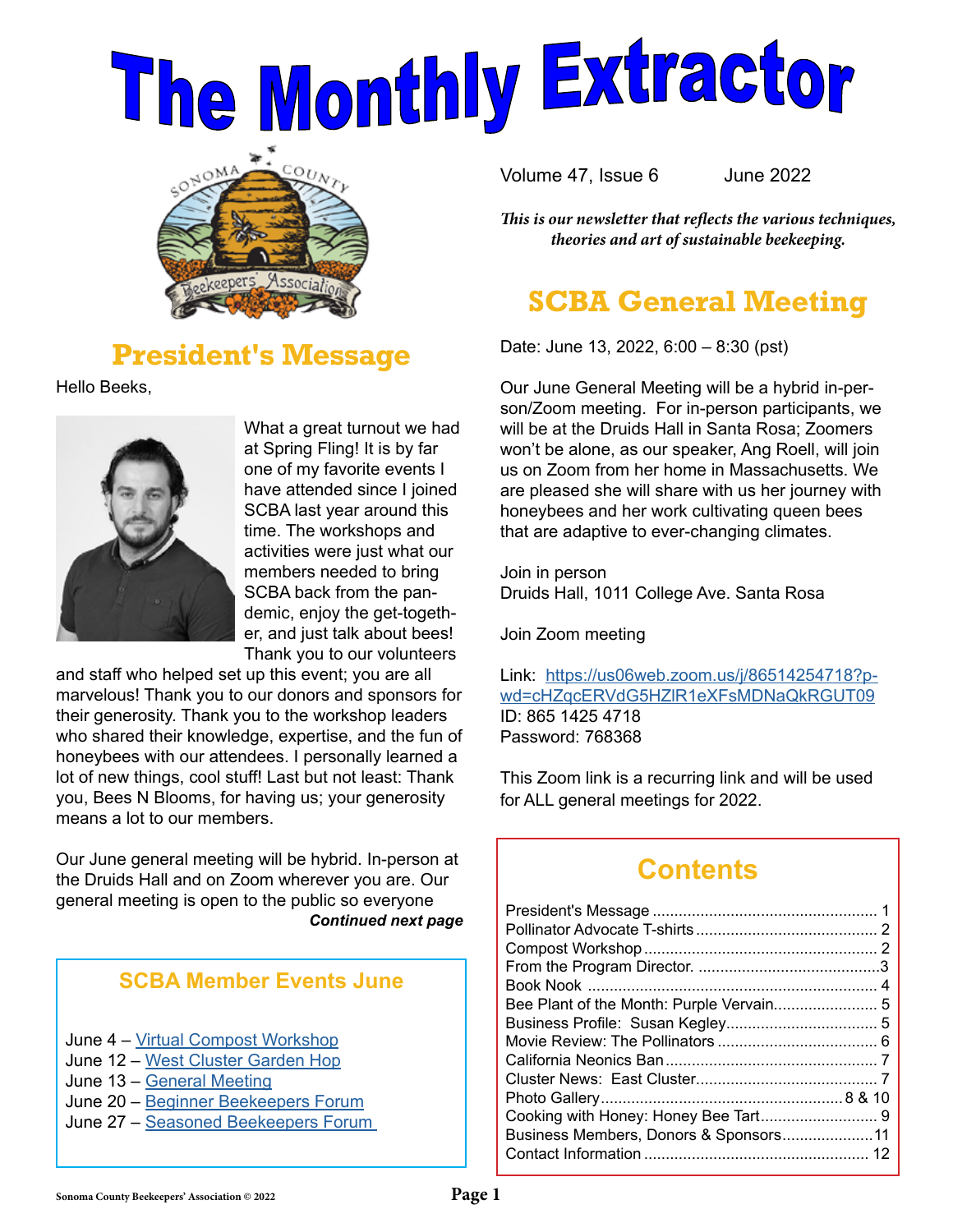#### *From previous page*

is welcome! We will have an exciting presenter who will share her journey with the bees and her work in queen rearing and finding how queen bees can be adaptive to ever-changing climates.

Pollinator Week (June 20 – 26) is around the corner. Pollinator Week is an annual event celebrated internationally in support of pollinator health. It's a time to celebrate pollinators and spread the word about what we can do to protect them. In honor of this week, SCBA has rolled out the "Pollinator T-Shirt." We have a limited number, so make sure to read more details about ordering in this edition of The Extractor. SCBA also will dedicate both "new beekeepers" and "seasoned beekeepers" forums to talk about our native pollinators, their relationship with native plants, and their importance to the ecosystems. I would like to challenge you to do one post about pollinators in your cluster group or your personal page on Facebook during that week. If you are not a fan of social media, I challenge you to educate one human being about pollinators.

May for SCBA was quite an achievement. We had 230 swarms of bees reported as of May 25, and with mother nature and our swarm catchers' help, we were able to find a new home for every swarm of honeybees that was rescued. All members on the BeeShare list had the chance to save bees this season. Thank you to the BeeShare and Swarm programs leaders who are the key to this program's success. Congratulations.

1st and 2nd VPs met with the Sonoma County Department of Agriculture/Weights & Measures to discuss California Bee law and pesticide control. In July, Beverly Hammond, Senior Agricultural Inspector for Sonoma County, will join us in the "seasoned Beekeepers forum" to walk us through the law and answer members' questions. We also met with Sonoma County Event Center at the Fairgrounds to lay out our plan of participating in most of the county's time-honored and cherished traditions. The board is also reviewing the latest changes to the bylaws and the latest Handbook. Lastly, review and approval of the finance plan for the next fiscal year starts in July 2022.

June is bustin' out all over.

Mohammed Ibrahim 1st VP, Pollinator Advocate

## **SCBA Pollinator Advocate T-Shirts**

In Honor of Pollinator Week, June 20 – 26, we are offering a new Sonoma County Beekeepers Association T-shirt! We will have a limited number of shirts



available, in both uni-sex and women's sizes, at our next General Meeting and taking orders for more. Shirts are \$20 for members, \$25 for non-members

To place an order, email Shannon at [Programdirector@](mailto:Programdirector%40sonomabees.org%20?subject=) [sonomabees.org](mailto:Programdirector%40sonomabees.org%20?subject=)

## **[All About Compost:](https://www.sonomabees.org/event-4840341)  [A Virtual Workshop](https://www.sonomabees.org/event-4840341)**

Join Sonoma County Beekeepers Association and Waste Sleuth, Todd Sutton, on June 4 for a virtual home composting workshop and discover how easy it is to transform your yard debris and food scraps into valuable compost. Composting is easy and great for your yard and garden. Using compost helps save water, is kind to our environment and is great for plants, which means it is great for the pollinators!

Todd Sutton is a waste prevention expert with more than 30 years in the environmental field. A new SCBA member, he joined us at Spring Fling to lead one of our workshops, has appeared on national television including the Discovery and History channels, and has educated thousands on waste prevention, reuse, recycling, and composting.

This online workshop is open to members and the public. [CLICK HERE](https://www.sonomabees.org/event-4840341) to RSVP to receive the Zoom link the day before the event.

If you have questions about the event, please email Shannon at [programdirector@sonomabees.org](mailto:programdirector%40sonomabees.org?subject=)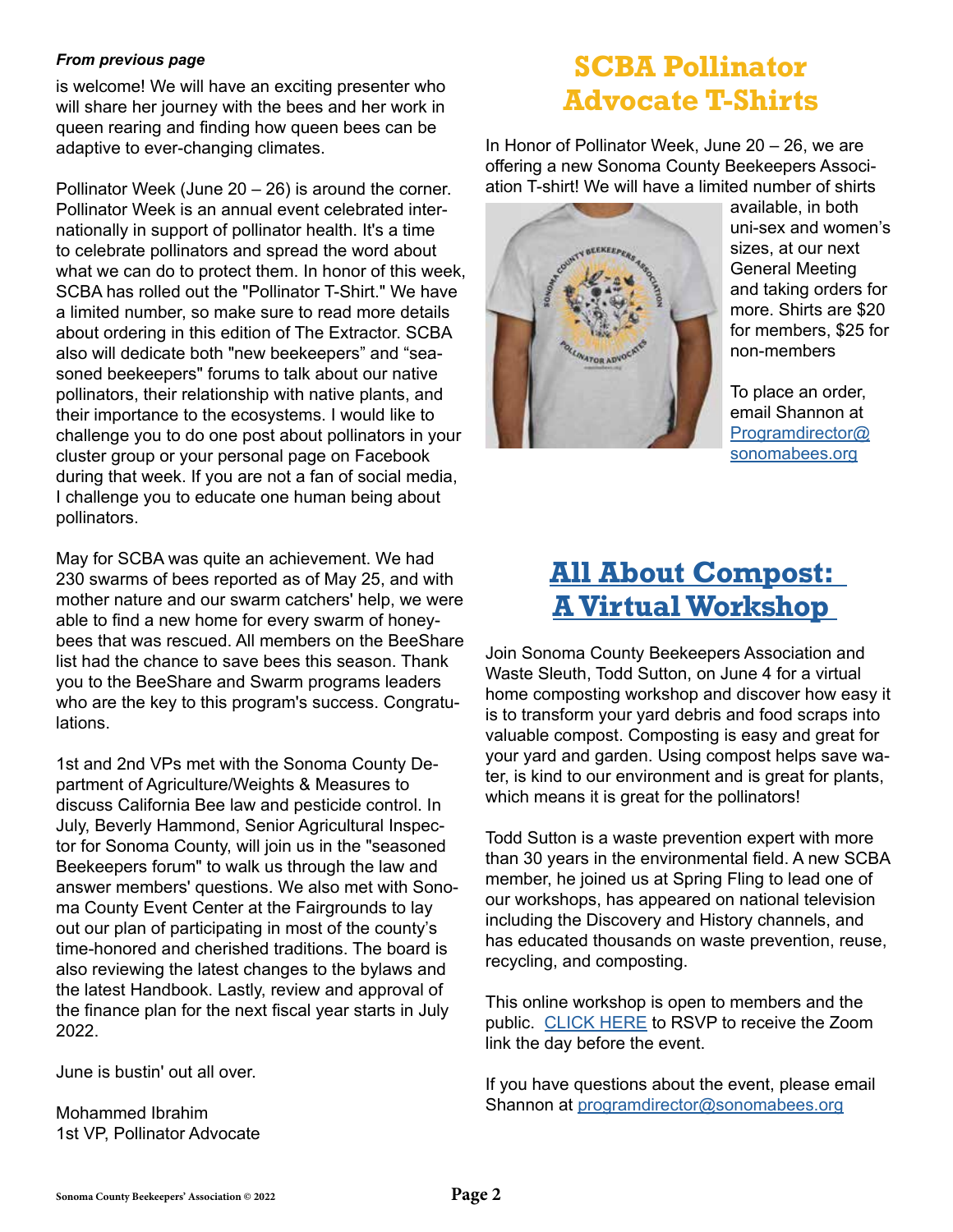## **From the Desk of the Program Director**

#### *By Shannon Carr*

WOW! Spring Fling was amazing! Thank you to everyone who spent their Saturday with us at Bees N Blooms. We had more than 100 members join us for a fun day of making connections and attending educational workshops.

Thank you to **Chris Conrad**, owner of Bee Conscious Removal, and **Thea Vierling** for leading our Beekeeping 101 (Chris) and Beekeeping 102 (Thea) classes. Members got an opportunity to learn some of the basics of beekeeping, honeybee biology, varroa mites, and so much more from these two expert beekeepers.

**Susan Kegley** opened up her hives for beekeeping professionals **Christine Kurtz,** The Petaluma Bee Lady, and **Joy Wesley**, Bee Focused, to lead some very informative hive dives (2 each, 4 dives total). Members got to suit up and get a hands-on education as they gently lifted frames in Bees N Blooms' hives and received a private tour of the hive's inner workings.

Susan Kegley showed our members around the **Bees N Blooms** campus as she hosted a couple of Garden Tours, giving members the opportunity to observe dozens of different species of pollinators at work pollinating the lavenders and other beautiful plants around the campus. If you have not had the opportunity to visit Bees N Blooms, Lavender Daze are here, and the farm is open to the public on most weekends. For more information, visit the Bees n Blooms website [www.beesnblooms.com.](http://www.beesnblooms.com)

Waste Sleuth, **Todd Sutton,** led a very informative, introductory workshop on the importance of compost



and how to compost. He will be leading a more in-depth virtual workshop on compost on June 4th; see above in The Extractor for more information.

**Tong Lai (TL) Ginn** instructed members on how to build a swarm trap. While most swarm activity starts to

*Members hold their finished swarm traps. Photos by Shannon Car*

wane by the middle of May, TL knows it is never too late to build a swarm trap. Each member who took the class got to take home their swarm trap they made from materials easily acquired from a hardware store. During the class, participants learned how to assemble, bait, and hang the trap from a tree. (Fun side note, my swarm trap that TL made at a swarm trap workshop earlier in the year caught its first swarm on May 20, World Bee Day.)

We have extra swarm trap materials and will be selling Swarm Trap Kits, for \$15 (cost of materials) at the next General Meeting.



*The Riepenhoff Full Frame Solar Oven Honey Extractor.*

**Leonard Riepenhoff** and his wife **Lynn** showed our members how to build their own Full Frame Solar Oven Honey Extractor and how to use the solar oven to harvest more than six pounds of honey from two full capped frames using the power of the sun with their solar oven. Search "Bee Equipment" or "Honey Extractor" on Craigslist for more information.

**Gardening for Bees** (G4Bs) volunteers brought tons of pollinator plants they have been growing in home nurseries for members to purchase and plant in their own gardens. They also got their hands dirty as they hosted a fun seed bomb making table.

Congratulations to our new member **Bill Bowlus**, who was super excited to win the gorgeous hand-crafted Nuc Complete Hive Set Up, made by John McGinnis. That kit was, by far, was the most popular item in our raffle.

And the biggest THANK YOU of all to **Susan Kegley**  for all her support of SCBA and giving us access to Bees N Blooms campus, her hives, and her gardens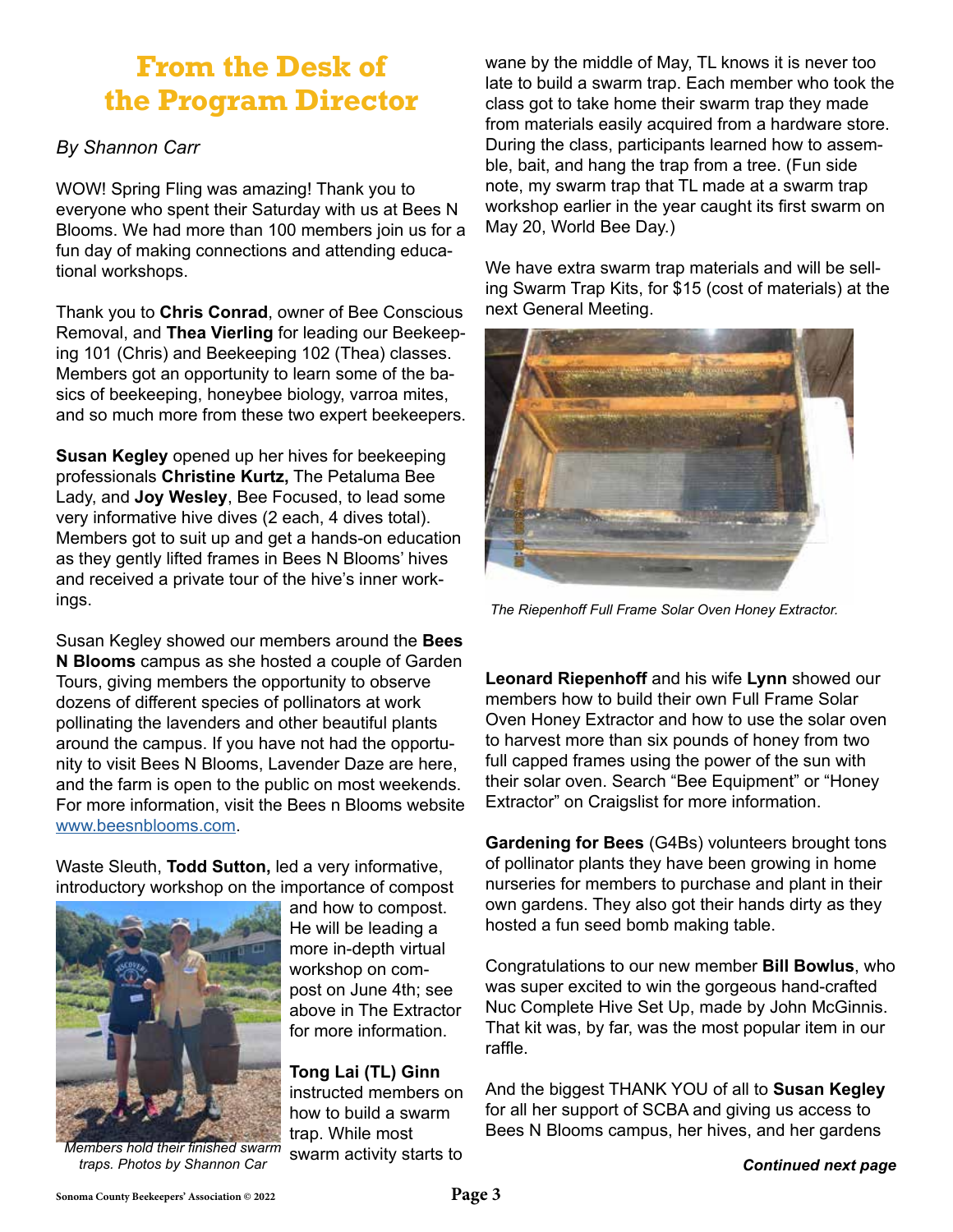#### *From previous page*

for our event. Her support made this year's Spring Fling! event possible.

Lost and found: There were quite a few items left behind. If you are missing a veil, gloves, hat, sweater, or something else, please contact me at [programdi](mailto:programdirector%40sonomabees.org?subject=)[rector@sonomabees.org](mailto:programdirector%40sonomabees.org?subject=).

Thank you Members, Donors, and Supporters for your donations to the event and to the raffle.

#### **Members**

Betty Andrews Elizabeth Holdmann John McGinnis Roger Simpson Ryan Teurfs Designs Selina Fullmer Thea Vierling

#### **Community Businesses**

B&B Market Baskets Cal Skate Children's Museum of Sonoma County Cold Stone Creamery Comet Corn Pops **Dadant** Double Decker Lanes Dutch Brothers Coffee Friedman's Home Improvement In-N-Out Kirin Restaurant Korbel Winery Morton and Bassett Pawsarotti Pricketts Nursery Safeway Santa Rosa Symphony Schulz Museum Shikai Products Sonoma County Museum Straus Family Creamery St. Francis Winery **Target** Vertex Climbing Center VJB Cellars Wellington Winery Western Farms



*Gardening for Bees and their huge selection of plants.*

## **SCBA Book Nook**

*[Honey Crafting: From](https://www.librarycat.org/lib/SCBA-Library/item/201727270

 )  [Delicious Honey Butter to Heal](https://www.librarycat.org/lib/SCBA-Library/item/201727270

 )[ing Salves, Projects for Your](https://www.librarycat.org/lib/SCBA-Library/item/201727270

 )  [Home Straight from the Hive](https://www.librarycat.org/lib/SCBA-Library/item/201727270

 )*



By Leann Coleman From hive to home! Honey Crafting celebrates everything the hive has to offer. Inside this book you will



find a variety of sweet crafts from beeswax ornaments to honey scrubs to sweet recipes, as well as home remedies to soothe a variety ailments. Step-by-step instructions, mixed with buzz-worthy wisdom, makes this sweet book delicious to read.

We have more than 250

books and DVDs in the SCBA Library. *Honey Crafting* is just one of many books about bees, gardening for bees, and products from in the hive in our collection. You can view all our books available to you at [SC](https://www.librarycat.org/lib/SCBA-Library)-[BA-Librar](https://www.librarycat.org/lib/SCBA-Library)y. If you are interested in checking out a book, email our librarian at [Librarian@sonomabees.](mailto:Librarian%40sonomabees.org?subject=) [org,](mailto:Librarian%40sonomabees.org?subject=) to make arrangements to pick up one or two of the books or DVDs available to SCBA members.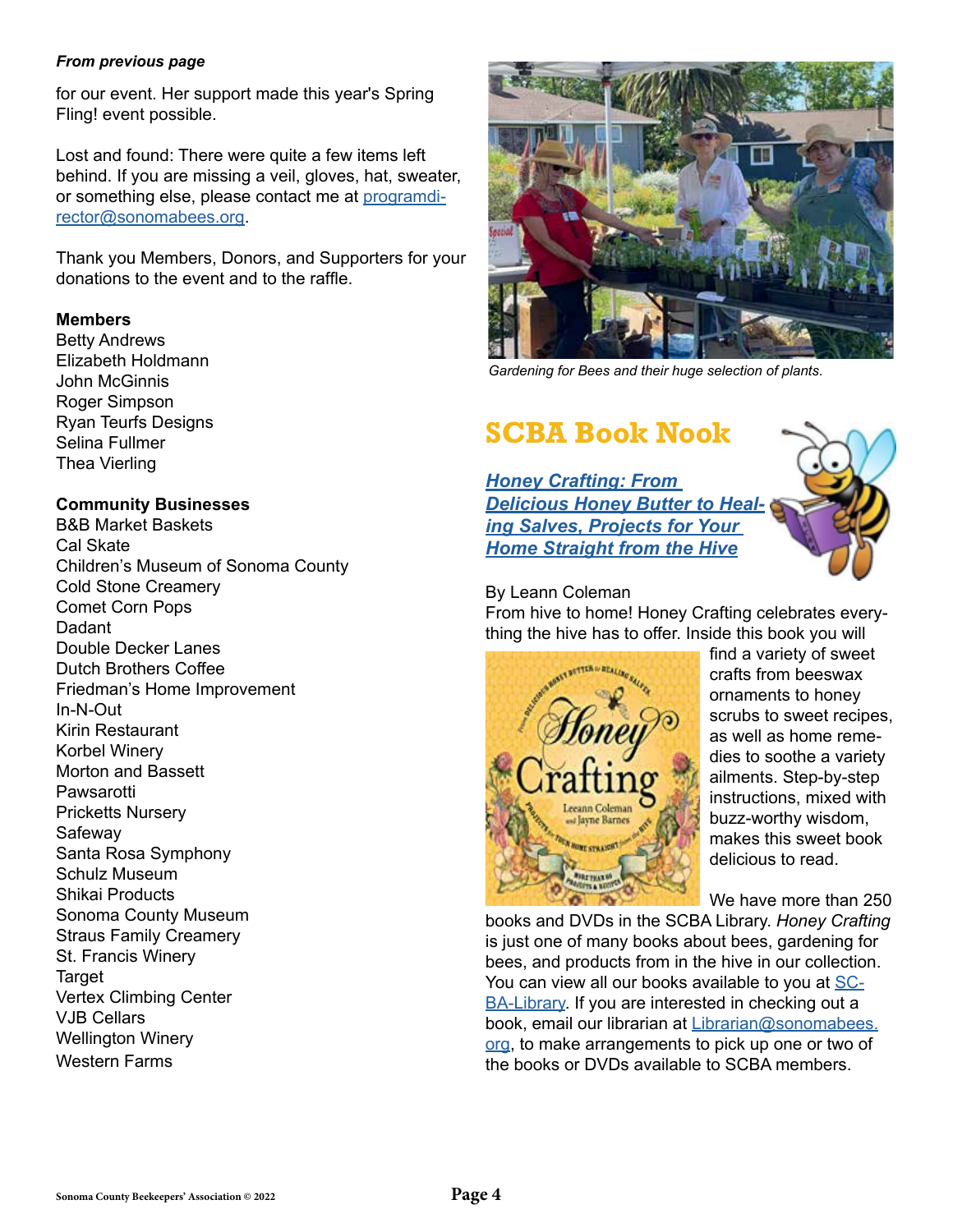#### **BEE PLANT OF THE MONTH**

# **June: Purple Vervain**

#### *By Elizabeth Newton*

Native to tropical South America, purple vervain (verbena bonariensis) goes completely dormant in winter. In fact, you might be tempted to assume that it's gone

for good. But purple vervain generously disperses its seeds throughout the growing season, and during the winter months, these slumber under a thin layer of topsoil. When spring arrives, they germinate into a small plant with low-growing, fuzzy foliage that looks unimpressive and weedy. The seedlings poke along, not doing anything much for a month or two. Later in the spring, when days start lengthening, airy spikes of purple flowers start to shoot upwards, towering above low growing flowering plants. The long, graceful stems are topped by mounded



clusters of delicate lavender-colored blossoms, which attract not just honeybees, but also butterflies, hummingbirds, native bees and seed-eating birds such as goldfinches. The long stems make great additions to flower arrangements, and when cut will replace themselves readily.

When my husband and I first bought our home in Sebastopol, we bought twelve young purple vervain plants in four-inch pots. This was akin to the rookie

> mistake of planting twelve zucchini plants. Technically speaking, this is an "invasive" plant, but a lovelier invader is hard to imagine. They pop up in surprising places all over the garden, though they politely share space with others. They are also easy to pull or dig up and can be successfully transplanted elsewhere.

#### **BUSINESS MEMBER PROFILE**

## **Susan Kegley**

Susan Kegley has been a long-time member and supporter of SCBA. She has had numerous roles within the association, including serving on the board of directors and as President. She earned a PhD in Chemistry and is the founder of the Pesticide Research Institute and is the co-owner of Bees-N-Blooms. She has served on educational panels for Xerces Society and has given educational presentation at SCBA meetings regarding the impacts of pesticides on our environment, on pollinators, and on honeybees.

Through Bees-N-Blooms, Susan and her husband are demonstrating healthier and organic practices that sustain animals, plants, pollinators, and people. They've designed a Lavender Labyrinth and flower gardens, and their newest creation at the farm is a pollinator garden planted in the shape of a monarch butterfly.

Summer Picnic last year and for Spring Fling this year. She gave us access to her apiaries for educational hive dives, led informative garden tours of the campus, and allowed us to host a number of workshops and activities.

We are grateful to Susan for her support over the years. You can see her contact information in all our monthly newsletters on the business members' page.

Susan Kegley opened Bees-N-Blooms for SCBA's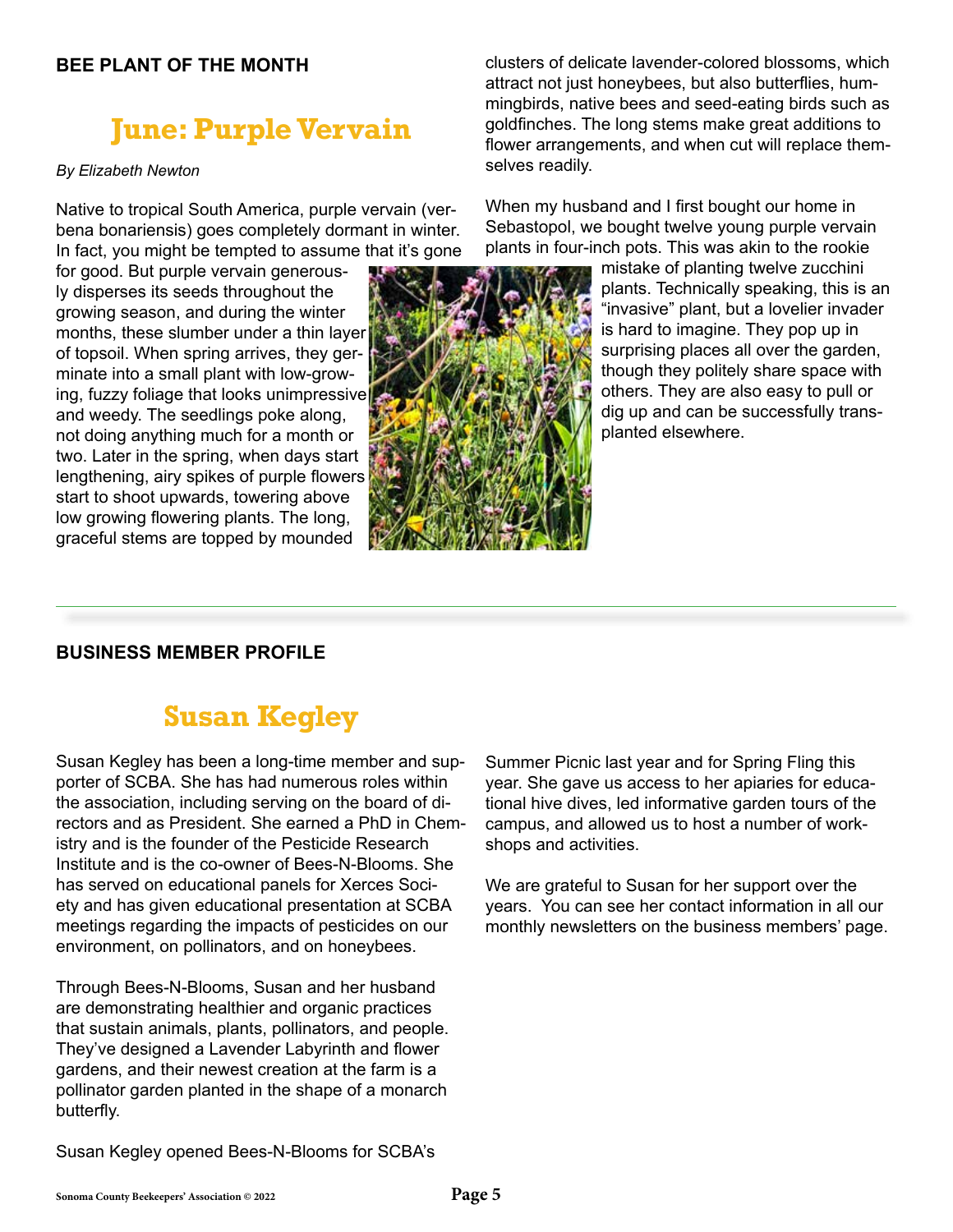## **"The Pollinators" Hope for Bees and Our Food System**

#### *By Ann Gallagher White, 2nd VP*

Pollination, extraordinarily, is something we all believe should happen naturally and no longer does so I expected to be let down by the issues surrounding pollinator health and the use of pesticides when I watched the film "The Pollinators". The 1½ hour documentary released in 2019/2020 by Director Peter Nelson is available widely (viewed by SCBA members soon after release). It provides a gritty view of the challenges bees face today in the United States' mega/mono crop farms dependent on bee-killing pesticides. I mention this obvious territorial limitation because in Europe, the protective principal is used in agriculture and food production, refraining from use chemicals unless they are known/shown to be safe [https://www.europarl.](https://www.europarl.europa.eu/factsheets/en/sheet/51/food-safety) [europa.eu/factsheets/en/sheet/51/food-safety](https://www.europarl.europa.eu/factsheets/en/sheet/51/food-safety).

The fact-filled and visually interesting film includes flatbed trucks that haul beehives around the country to pollinate crops at enormous expense to farmers (which is passed on to consumers). Commercial beekeepers who are supplying the pollinators discuss their challenges, including having to wait in line at the EPA while the pesticide representatives walk right in. This phenomenon, known as agency capture, occurs when the agency assigned to regulate an industry becomes ineffective due to the close ties it forms with its regulated industry at the expense of public health and our general welfare. One beekeeper observes how EPA jobs have become a springboard into the chemical industry, finally calling the EPA "the CPA" (Chemical Protection Agency).

As disheartening as we may find this circumstance, ripe with legal, moral, and economic conflicts at the public's expense, we also hear from farmers who are daring to change how they farm and chefs working with these innovative farms to create a healthy balance between the environment and food production.

SCBA member Susan Kegley PhD (owner/operator of Bees N Blooms and Pesticide Research Institute) appears in the film to discuss what is failing in our system and what is not and how important bees are to keep the entire system going. Environmentalist Bill McKibben discusses how bees are a bellwether of environmental problems and points out the absurdity of how the U.S has set up our food system.

One oddity in the film is that questions asked (of the interviewees) are not included, so we can only guess. Beekeepers, farmers, environmentalists, and others discuss fascinating topics related to the U.S.'s mishandling of the regulatory and farming systems in commonsense language to make the film's message accessible: the U.S. has oversimplified a complex and dynamic process (farming) by creating massive monocrops (corn, soybeans are the midwestern mainstays while almonds, apples and blueberries are also mentioned in the film) that suddenly bloom and then stop without diversification or crop rotation and tried to fix the problems with pesticides. Pesticide usage may solve some problems (eliminating pesky insects that eat crops) but also generates more problems – such as soil degradation – and even more worrisome, it kills off our most beneficial insects. Another aspect of the unregulated use of pesticides is that glyphosate in Roundup (see: [https://www.fda.gov/food/pesticides/](https://www.fda.gov/food/pesticides/questions-and-answers-glyphosate) [questions-and-answers-glyphosate](https://www.fda.gov/food/pesticides/questions-and-answers-glyphosate)) is an unintended ingredient in our food supply as a study by the  $Envi$ [ronmental Working Group](https://www.ewg.org/news-insights/news-release/roundup-breakfast-part-2-new-tests-weed-killer-found-all-kids-cereals) has shown.

The takeaways for any consumer: choose locally grown, organic or non-genetically modified food, and eat a diverse diet. Note genetically modified crops may be "Roundup Ready" (and have been treated with Roundup) but may also feed more people and grow in difficult conditions (see [https://www.](https://www.scientificamerican.com/article/the-truth-about-genetically-modified-food/) [scientificamerican.com/article/the-truth-about-genet](https://www.scientificamerican.com/article/the-truth-about-genetically-modified-food/)[ically-modified-food/\)](https://www.scientificamerican.com/article/the-truth-about-genetically-modified-food/). We should also be less picky about blemished fruit/veggies so that our farmers will respond accordingly, and we must support our local farmers – visit a fruit or veggie stand and/or a farmers' market and find out who is growing your food and where. Plus, we can each grow plants in our gardens that are beneficial to insects and pollinators without pesticides and herbicides.

If you want to be informed about the link between pesticide use in agriculture and why bees and other pollinators are dying, this documentary is a good place to start. If nothing else, you will come away with at least one amazing phrase that attempts to describe the issues/problem since the film is full of them: honeybee health "is only important if you eat food."

Like me, you may find yourself more informed and even hopeful. If you want to learn more, [click here](https://static1.squarespace.com/static/58b302936a4963bcd4d939e7/t/622277724fedc00f3f61e3ea/1646425972853/ThePollinators_DiscussionGuide_web_2022.pdf) a discussion guide.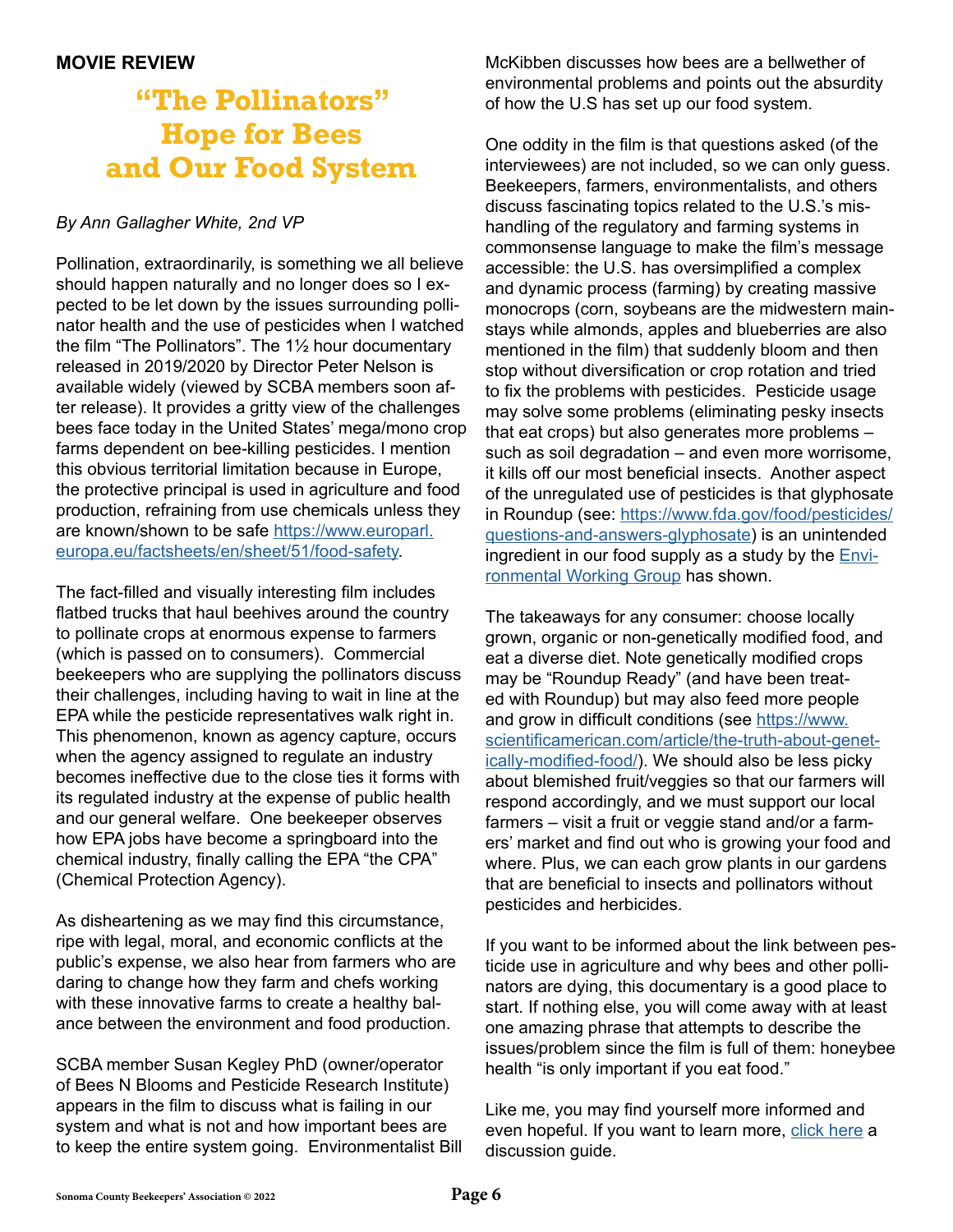## **SCBA MEMBERS: GET VOCAL TO SUPPORT BEES AND BAN NEONICS**

*By Ann Gallagher White, 2nd VP* 

On the 23rd of May, 2022, the California State Assembly voted 45-14 to pass AB 2146, a bill authored by Assemblymember Rebecca Bauer-Kahan that would restrict most outdoor, non-agricultural uses of neonicotinoid insecticides, or "neonics." A large and growing body of evidence identifies neonics as a leading cause of widespread pollinator decline and links widespread neonic contamination with mass bird losses, aquatic ecosystem collapse, and risks to human health. [https://www.cnps.org/wp-content/](https://www.cnps.org/wp-content/uploads/2022/05/FINAL-AB-2146-Press-Release-Assembly-Pass.pdf) [uploads/2022/05/FINAL-AB-2146-Press-Release-](https://www.cnps.org/wp-content/uploads/2022/05/FINAL-AB-2146-Press-Release-Assembly-Pass.pdf)[Assembly-Pass.pdf](https://www.cnps.org/wp-content/uploads/2022/05/FINAL-AB-2146-Press-Release-Assembly-Pass.pdf) AB 2146, co-sponsored by NRDC, Environment California, and the California Native Plant Society, would prohibit most outdoor, non-agricultural uses of the five major neonics, while allowing certain treatments, like those to combat invasive species. The bill now advances to the California State Senate. Get vocal and contact your state senator. (Northern California Senators are Mike McGuire [senator.mcguire@senate.ca.gov](mailto:senator.mcguire%40senate.ca.gov?subject=) and Cecilia Aguiar-Curry <https://a04.asmdc.org/> Tel: (916) 319-2004).

# **Cluster News**

The **East Cluster** has decided to contribute a column to the SCBA monthly newsletter to better inform East Cluster and SCBA members of what is happening in Sonoma Valley.

Some of the East Cluster members got together at Alan Ross's farm in Kenwood on April 4 for a strategy meeting to talk about ideas for revitalizing East Cluster activity. There were many constructive suggestions, including holding regular monthly meetings at Flatbed Farm, meetings at Sonoma Regional Park, creating smaller Nuc clusters within the East Cluster to better facilitate group activities, such as hive dives and bee cafes within each Nuc, and writing an East Cluster monthly column for the SCBA newsletter to keep East Cluster members better informed about beekeeping activities in Sonoma Valley.

We've had a wealth of contributions for the June newsletter, so we'll start out with a little background and list some of the characters engaged in beekeeping in the far east of Sonoma County.

#### **East Cluster is Back on its Feet Again (or should we say "Our Wings Again")!** By Thea Vierling

The pandemic certainly put a stop to a lot of the East Cluster programs, but we are now waking up from the Deep Pandemic Sleep (DPS). With the work of a committee of 12, we came up with some great plans for what East cluster will look like for the remainder of 2022. Here's a description of our program. We welcome comments and ideas!

Monthly meeting at Flat Bed Farm: The East Cluster is planning a monthly meeting at Flatbed Farm, (13450 Sonoma Highway 12 in Glen Ellen) at 11:00 AM on the first Saturday of each month, starting June 4th. There will be no monthly reminders about this but it will be on monthly calendar. All Easties are welcome. Just show up and share stories and good vibes with other beekeepers from the East Cluster.

**Cluster Coordinators:** We now have three cluster coordinators: Mariah Hanson, Bonney Philbein and Tripp Hunter. They can be reached by email at [east](mailto:eastcluster%40sonomabees.org?subject=)[cluster@sonomabees.org.](mailto:eastcluster%40sonomabees.org?subject=)

They will be meeting soon to plan cluster meetings, hive dives and other events for East Cluster

**SCBA newsletter East Cluster column**: Communication among the East Cluster, especially during the pandemic, has been dismal. We are hoping that our monthly column in the SCBA newsletter will give East *Continued on next page*



Pictured above are, left to right: Bonney Philbein, Alan Ross, Tripp Hunter, Hayley Cutri, farm manager, and Thea Vierling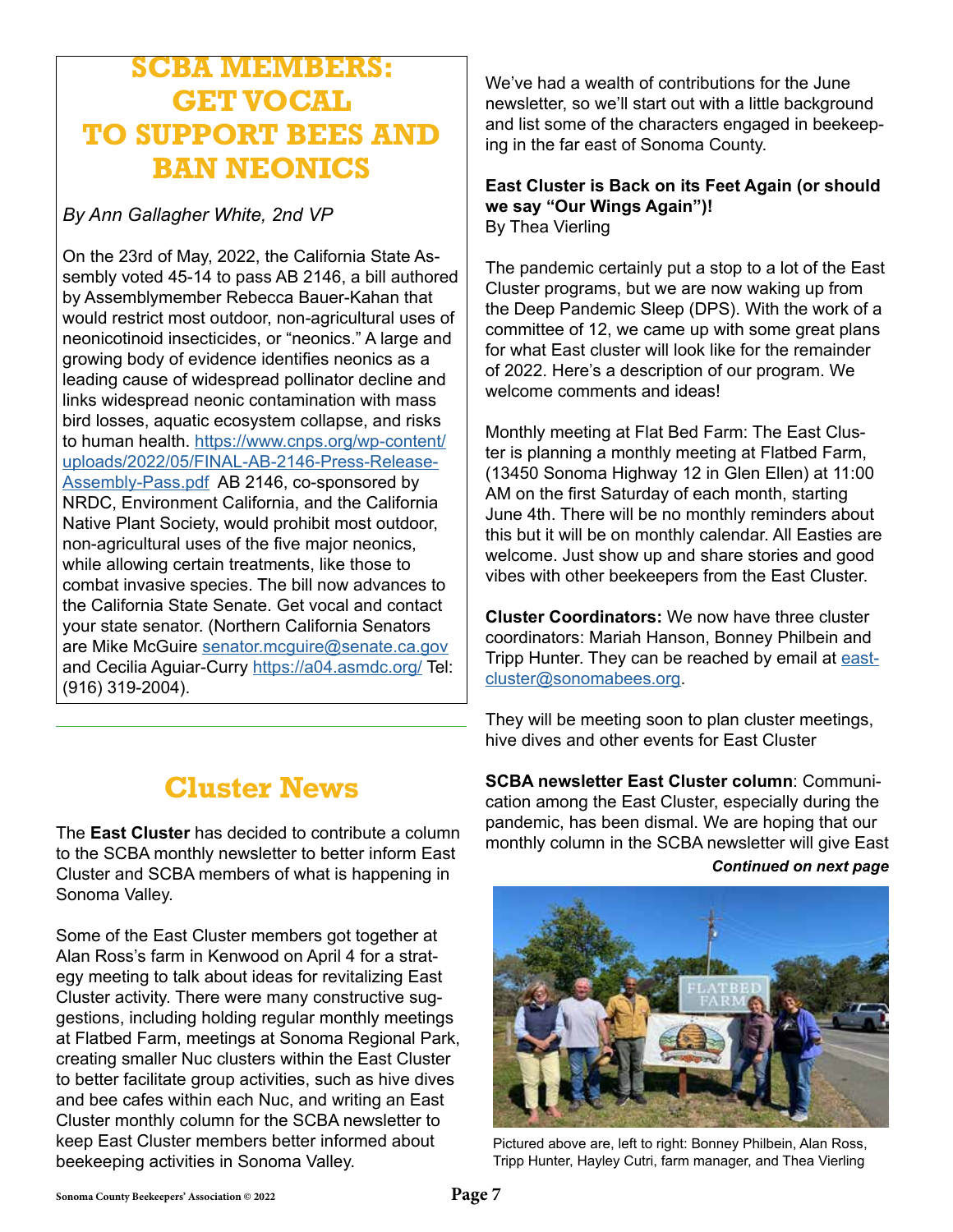#### *From previous page*

Cluster members a better idea of what's going on. Please send all your news items, equipment needs, swarm stories, anything of note to Darrel Jones at [eastnews@sonomabees.org](mailto:eastnews%40sonomabees.org?subject=) by the 10th of every month. Darrel will collate the information and send it to the SCBA newsletter folks for printing.

For more information about any of the events write to: [eastcluster@sonomabees.org](mailto:eastcluster%40sonomabees.org?subject=)

The East Cluster had a meet-and-greet at Sonoma Valley Regional Park in Glen Ellen on Saturday, April 30. There was a good turnout, and several of the East Cluster members sent in the following quotes:

*Yesterday's gathering was very wonderful. It was really nice to be with others again, discussing news, our business, and just having nice conversations. I feel re-energized about beekeeping, even as I have enjoyed it throughout the two tough years of Covid. Thanks to all of you for pulling us together yesterday*.

"We were all going our separate ways. Now we're energized. Members and non-members working as a community. And Saturdays at Flatbed is great idea."

*The new design gets us having fun with each other while beekeeping!*

#### **This from Alan Ross:**

We are looking for folks who've had experience at hive dives to assist with our hive dives, to be held in

subsets (Nucs) of the East Cluster. Especially with the new beekeepers, the questions that may come up should not be too complex. Also, please suggest any others with experience who might want to do this. You do not need to be a member of SCBA to volunteer your expertise. Please contact me at [eastdives@son](mailto:eastdives%40sonomabees.org?subject=)[omabees.org](mailto:eastdives%40sonomabees.org?subject=) if you can help our newer East Cluster members with your experience and knowledge during a hive dive so he can coordinate with the Nuc cluster leaders for future hive dives. Thanks!

#### **This from Mariah Hanson:**

East Cluster is going to encourage more activity. Over the last few months, I have appreciated the help I have received from Tripp, Maralee and Nadya, so I feel honored to be able to give back so soon by helping coordinate our Sonoma bee community.

Our May hive dive was hosted by Mato Herceg. Mato has four hives, which had not been inspected for about three weeks before our dive. Attendance was limited to six people -- a format we will likely stick to for future dives, as well. His wife, Tina, provided yummy snacks. It was great to meet everyone. All of our divers had their own veils and gloves, and we learned a lot inspecting the frames together. I will announce future East Cluster hive dives via email. Keep checking in, and if you see one you want to attend, be sure to RSVP early!

That's it for June. Please, East Cluster members, send Darrel news and photos of your beekeeping activity in Sonoma Valley.

# **SCBA PHOTO GALLERY 1**



Program Director Shannon Carr submitted these images of bees on flowers. California Golden Poppy on the left, Echium tower of jewels on the right.

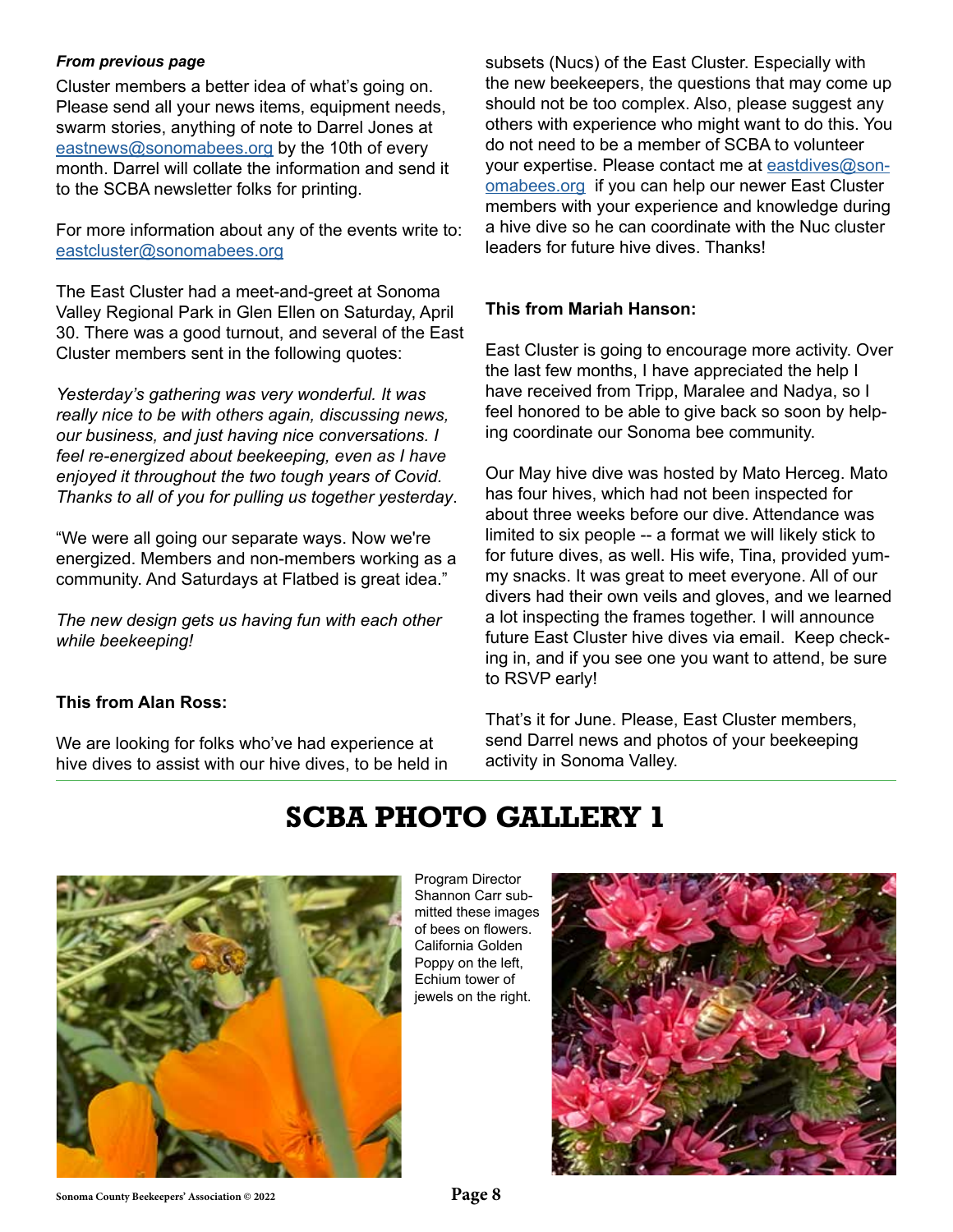### **Cooking with Honey**

## Remembrance of Things Lost

#### *By Rachel Parker*

We all probably have had the experience of losing a beloved recipe – the hand-written cookie recipe from a distant aunt, or your kids' favorite muffin recipe that didn't include chocolate chips. I had one – sent by my mother-in-law back in the early 1990s. It was a recipe that she'd photocopied from a magazine and sent to me with one of her usual notes: "Thought of you. – Marie"

It was a hit: Sweet but not sugary; special yet fairly easy to make; delicious on the first day, as well as the few days that followed until all that was left was the buttery tart base in the sink.

But in one of our moves, I lost it; ever since the early 2000s, I've tried many sources and versions and mostly been disappointed. Since 2008, I've tweaked a published recipe for a ricotta tart (so much so that the original recipe author wouldn't recognize his or her work) and think that now I have recaptured the essential Honey Bee Tart. We have this on Easter, but it is yummy any time you want a beautiful dessert that showcases honey and orange.



#### **HONEY BEE TART**

#### **Ingredients**

#### **For the crust**

1 ¾ cups flour (plus more for dusting) ¼ cup sugar 1 teaspoon orange zest ½ teaspoon salt ½ cup butter diced and chilled 1 egg yolk

#### **For the filling**

½ cup ricotta cheese ½ cup sour cream 1 8oz package cream cheese  $\frac{1}{2}$  cup honey 2 eggs 1 teaspoon vanilla extract 1 ½ teaspoons orange zest 1 tablespoon Cointreau

**For the crust:** Combine the flour, sugar, orange zest, and salt in the bowl of a food processor. Add the butter and pulse until a coarse meal forms. Add the egg yolk and pulse until the dough comes together as a clump. Turn out onto a lightly floured board and knead gently to combine well. Wrap and chill the dough at least 30 minutes.

**For the filling:** Use a mixer to beat the cheeses and sour cream until well combined. Beat in the honey, then add the eggs, vanilla, orange zest and Cointreau. Continue to beat until the filling is smooth.

**To assemble:** Preheat the oven at 350 degrees.

Divide the dough into 2 pieces – about 2/3 for the base, and about 1/3 for the top. Roll the dough to about a 12" circle, then press the dough over the bottom and up the sides of a 9" round tart. Trim off any overage and add that to the second piece of dough.

Pour the cheese filling into the tart shell. Roll out the remaining dough into 1" wide strips and fit them over the tart in a lattice design. (Or, if you are clever with a knife, cut into bee shapes and lay them over the tart.)

Bake for 1 hour, until golden and puffed. Cool completely to serve.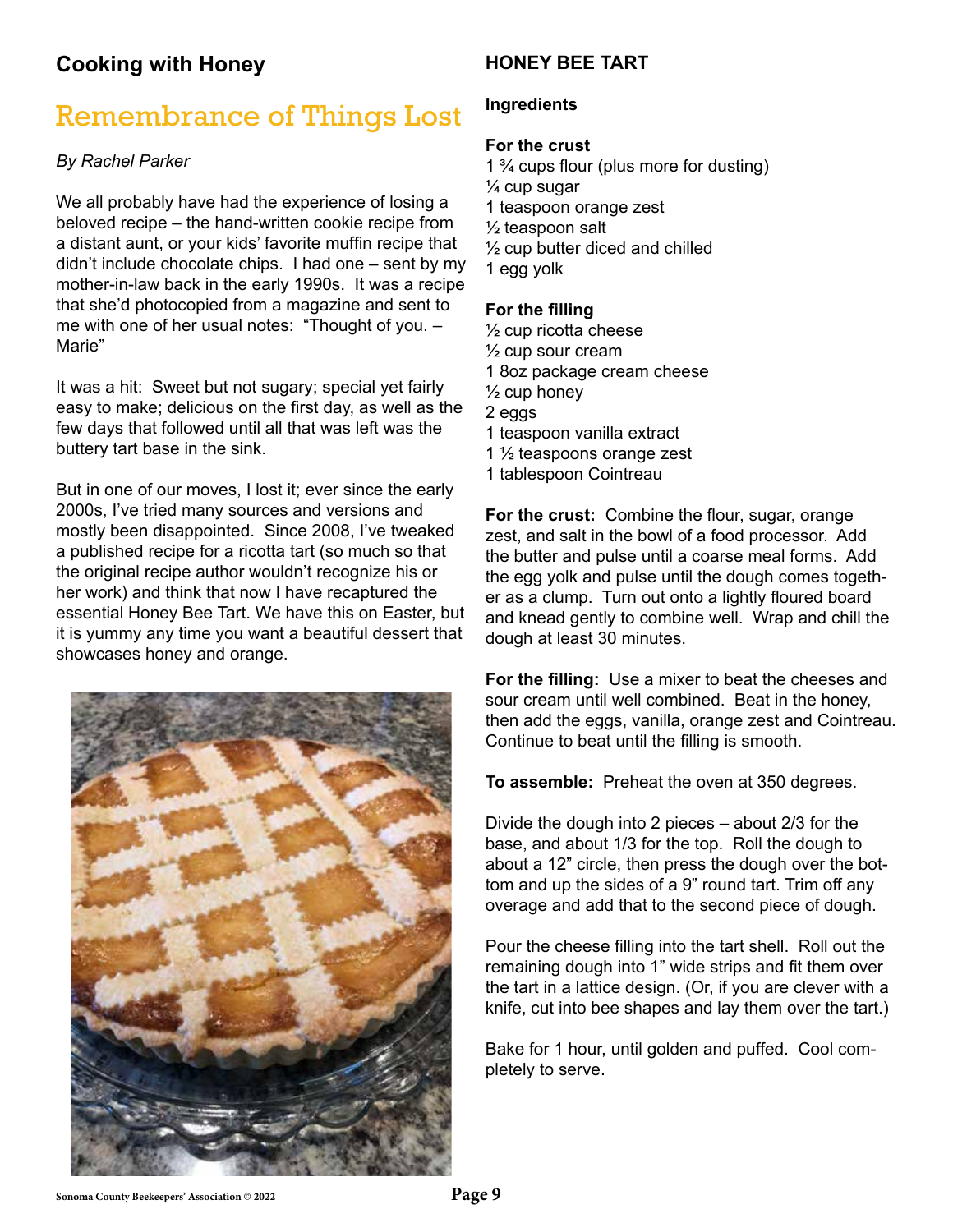## **SCBA PHOTO GALLERY 2**

*The Monthly Extractor* is dedicating space to members' photos from their apiary or garden, with captions. Please note, because *The Monthly Extractor* is publicly published, if you send photos featuring people (whether adults, children, or teens), we need to have their consent. Email written consent should do the job. Send photos to editor@sonomabees.org



*Female worker bee "touch down" – Mohammed Ibrahim*



*Wildlife feral honeybee colony – Mohammed Ibrahim*



*Honeybees hard at work – Mohammed Ibrahim*

**Sonoma County Beekeepers' Association © 2022 Page 10**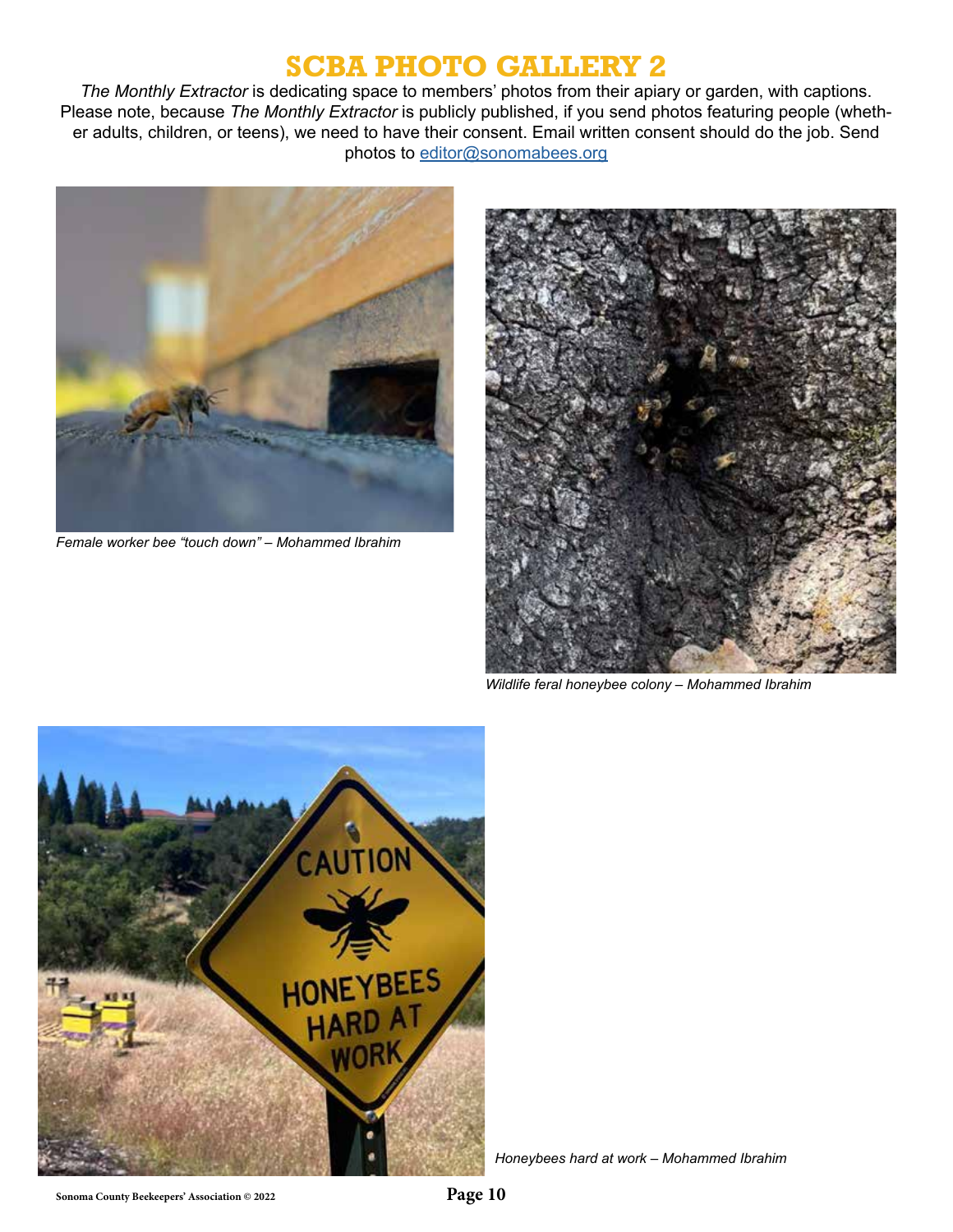## **SCBA Business Members, Donors, and Sponsors**

## **SCBA Business Members**

Anderson Ranch Honey Darius Anderson info@andersonranch.com

Baker Lane Vineyards Michel Boynton info@bakerlane.wine bakerlanevineyards.com

Bee Conscious Removal Chris Conrad chrisbconrad@comcast.net www.beeconsciousremovals.com

Bee Focused Joy Wesley joy@bee-focused.com https://bee-focused.com/

Beekind Honey and Beekeeping Supply Doug & Katia Vincent beekind@beekind.com www.beekind.com

Bees N Blooms Susan Kegley Info@beesnblooms.com www.BeesNBlooms.com

Buzz Off Honey John & Darlene McGinnis goahwayranch@gmail.com www.goahwayranch.com

Heart to Heart Marion Isabel Zipperle PhD cranewomanatthemarsh@gmail. com www.drmarionisabelzipperlephd. com

K2 Ranch and Vineyards Ken & Kat Savano ksavano@me.com www.K2ranch.com

Kate Gomes Real Estate, Inc. Kate Gomes kgrealestate2016@gmail.com Kategomes.com

Marin Coastal Bee Co. Michael Louis Turner info@marincoastalbee.com marincoastalbee.com

Ryan Teurfs Designs Ryan Teurfs, Andrew Benson, and Justin Zimmerman ryanteurfsdesigns@gmail.com www.ryanteurfs.com

Wild Wills Honey Will Ackley willackley@gmail.com

## **Habitat Sponsors**

Bees find forage in all kinds of environments -- from pollinator gardens to hedgerows of blooming plants, to meadows of wildflowers, to tree canopies. Your organization can be part of the effort to support the bees. To become a habitat sponsor, click here [www.sonomabees.org/donate](http://www.sonomabees.org/donate)

#### **Pollinator Garden – \$500**





**Meadow - \$2,500**



**Canopy – \$5,000**

#### **Hedgerow -- \$1000**